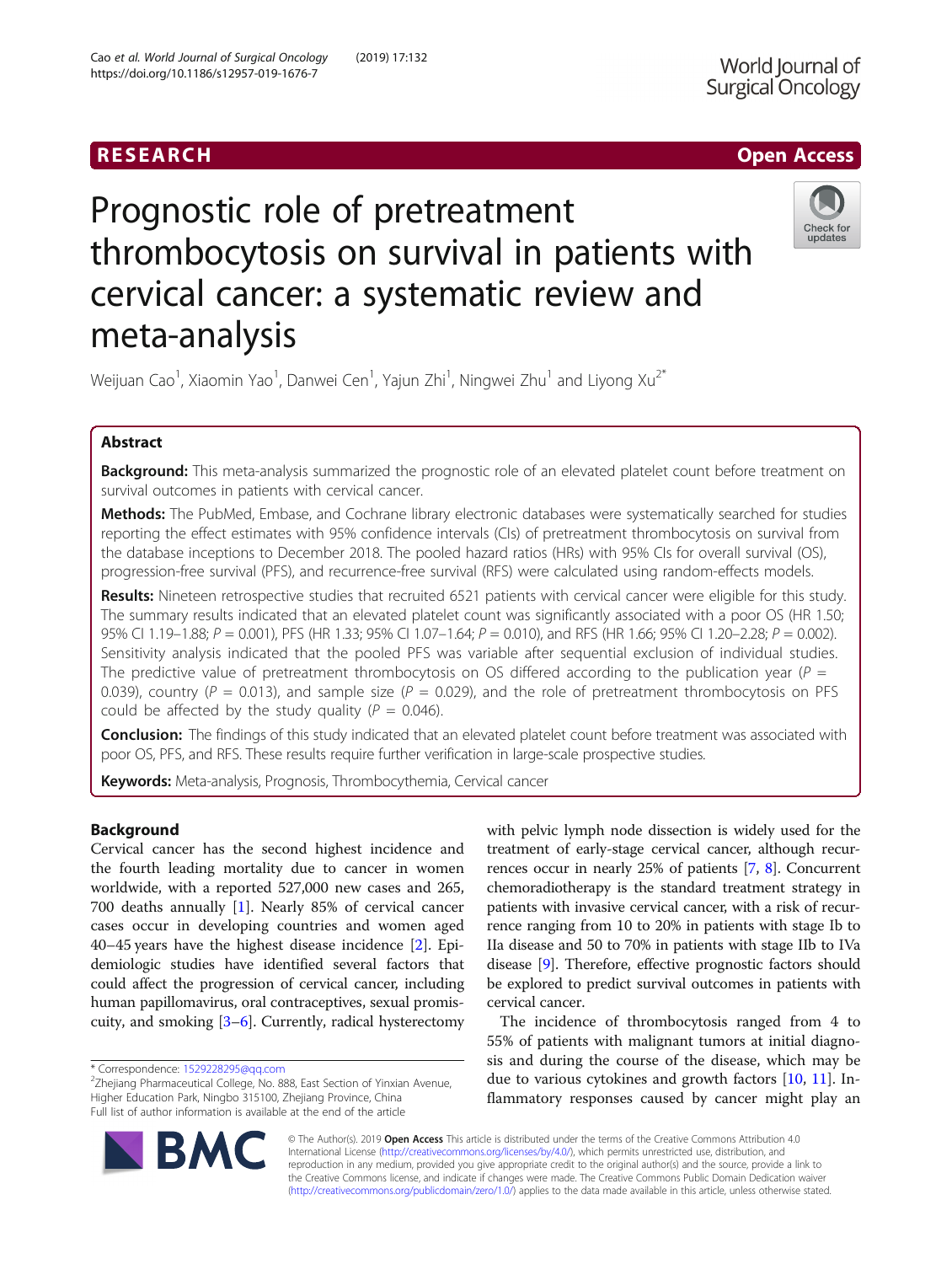<span id="page-1-0"></span>important role in tumor development including cancer initiation, promotion, malignancy conversion, invasion, and metastasis at various stages [\[12](#page-7-0)]. Numerous studies have demonstrated the prognostic role of inflammatory biomarkers on survival in patients with various diseases, including platelet count, anemia, and red cell distribution width [[13](#page-8-0)–[15](#page-8-0)]. Moreover, previous studies have indicated that tumor-derived interleukin-6 could stimulate thrombopoiesis, leading to thrombocytosis and tumor progression in patients with ovarian cancer [\[16](#page-8-0)]. However, the prognostic role of platelet count in patients with cervical cancer remains controversial. As the measurement of platelet count is economical and easily accessible in clinical practice, we conducted a systematic review and meta-analysis to verify the prognostic value of thrombocytosis on survival outcomes in patients with cervical cancer to identify an additional effective biomarker.

# **Methods**

# Data sources, search strategy, and selection criteria

The current meta-analysis was conducted and reported following the Preferred Reporting Items for Systematic Reviews and Meta-Analysis Statement issued in 2009 [[17\]](#page-8-0). We searched PubMed, Embase, and the Cochrane library for studies that investigated the prognostic role of thrombocytosis on survival outcomes in patients with cervical cancer from the inception of the databases up to December 2018 using the following search terms as medical subject headings and free words: ("thrombocytosis" or "thrombocythemia" or "platelet count" or "platelet") AND ("cervical cancer" or "cervical tumor" or "cervical neoplasm" or "cervical carcinoma") AND ("prognosis" or "outcome" or "survival" or "mortality" or "recurrence" or "progression" or "metastasis"). After the selection of potentially eligible studies based on the inclusion criteria, manual searches of the reference lists of the retrieved studies were also conducted to identify additional studies for consideration.

The literature search and study selection were conducted independently by two authors and a third author made the final decision if cases of disagreement. A study was included if it met the following inclusion criteria: (1) study design: both prospective or retrospective studies were included; (2) patients: patients in retrieved studies diagnosed with cervical cancer, irrespective of disease stages; (3) exposure: platelet count or thrombocytosis were measured before treatment; (4) control: the platelet count before treatment was normal in the control group; and (5) outcomes: the study should report at least one of following outcomes: overall survival (OS), progressionfree survival (PFS), and recurrence-free survival (RFS). Study designed as review, reported other hematological markers and other outcomes were excluded.

# Data collection and quality assessment

The collected data included first authors' surname, publication year, country, study design, sample size, mean age, disease stages, treatment strategy, platelet count cutoff, adjusted factors, and reported outcomes. Study quality was evaluated using the Newcastle-Ottawa Scale (NOS), which is the most commonly used tool for evaluating the quality of observational studies in meta-analyses [[18](#page-8-0)]. The NOS system is based on selection (4 items), comparability (1 item), and outcome (3 items), with a star system ranging from 0 to 9 for quality assessment. The data collection and quality assessment were carried out by two authors, with inconsistencies resolved by an additional author referring to the original article.

#### Statistical analysis

The pooled hazard ratios (HRs) with 95% confidence intervals (CIs) for OS, PFS, and RFS were calculated using the adjusted or crude HRs and 95% CIs reported in individual studies. All pooled results were calculated using a random-effects model, allowing for the true underlying effect to vary among included studies [\[19,](#page-8-0) [20](#page-8-0)]. The heterogeneity across the included studies was assessed as proposed by Higgins, which provides the percentage of total variation among included studies [\[21\]](#page-8-0). Moreover, P values for Q statistics were calculated, with  $P < 0.100$  indicating significant heterogeneity [[22](#page-8-0)]. Sensitivity analysis was conducted for OS, PFS, and RFS to evaluate the impacts of single studies on the overall analysis [\[23\]](#page-8-0). Subgroup analyses were also performed based on publication year, country, sample size, mean age, treatment strategy, cutoff value, adjusted or not, and study quality. P values between

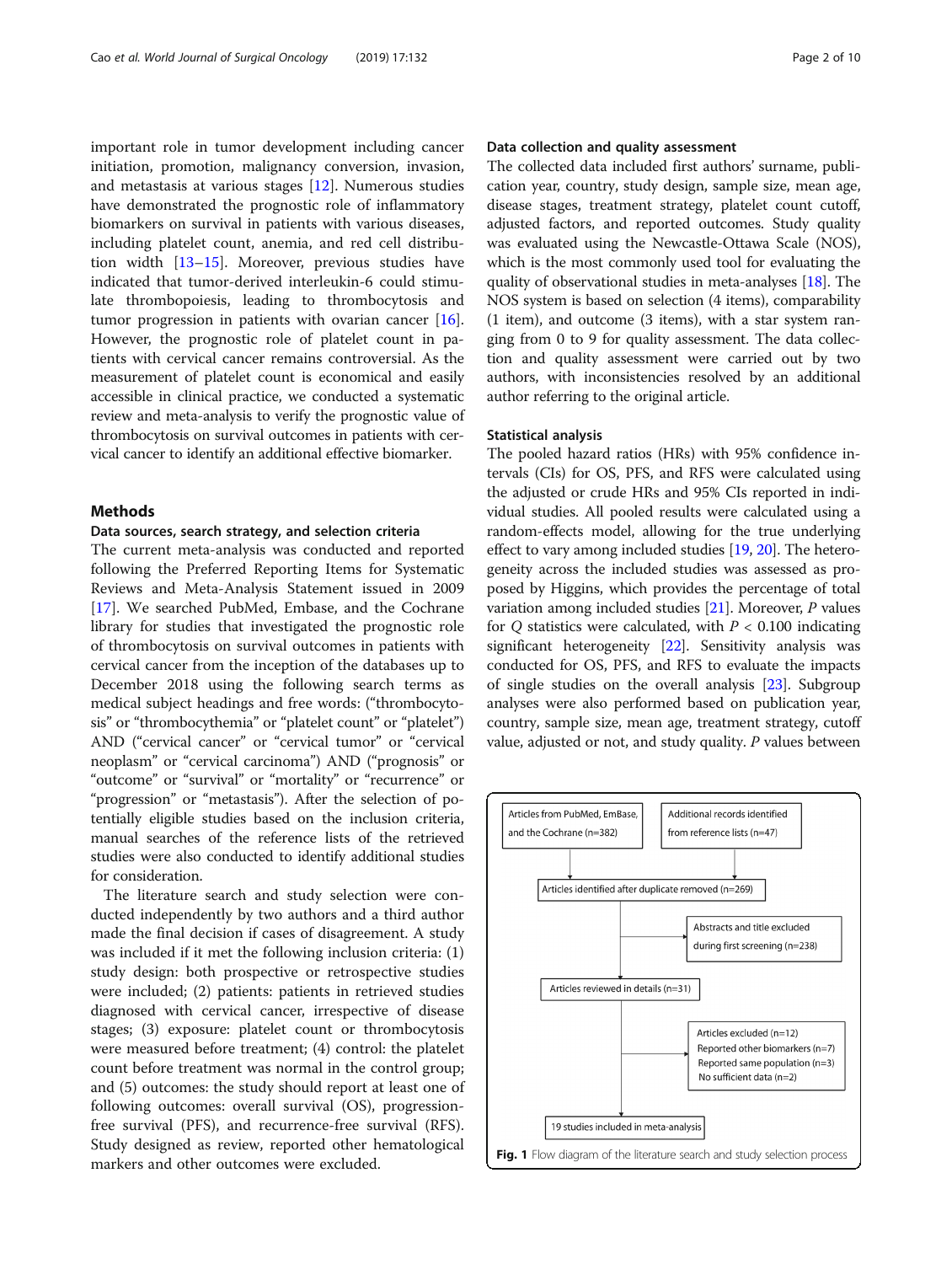<span id="page-2-0"></span>Table 1 Baseline characteristics of studies included in the meta-analysis

| Study                        | Publication<br>year |                 | Country Study design | Sample<br>size | Mean age<br>(years) | Disease<br>stages | Treatment strategy               | Cutoff<br>value | Adjusted<br>or not    | Reported<br>outcomes | <b>NOS</b><br>scale |
|------------------------------|---------------------|-----------------|----------------------|----------------|---------------------|-------------------|----------------------------------|-----------------|-----------------------|----------------------|---------------------|
| Hernandez<br>et al. [33]     | 1992                | <b>USA</b>      | Retrospective 113    |                | 59.2                | $I - IV$          | Radiation                        | 400             | Not                   | <b>OS</b>            | 5                   |
| Lopes et al.<br>$[37]$       | 1994                | England         | Retrospective 643    |                | 45.5                | $Ib-IV$           | Surgery or radiation             | 400             | Not                   | <b>OS</b>            | 7                   |
| Hernandez<br>et al. [32]     | 1994                | <b>USA</b>      | Retrospective 623    |                | <b>NS</b>           | Ib                | Surgery                          | 400             | Not                   | OS, PFS              | 7                   |
| Rodriguez<br>et al. [40]     | 1994                | <b>USA</b>      | Retrospective 219    |                | 40.0                | Ib                | Surgery                          | 300             | Not                   | <b>OS</b>            | 5                   |
| De Jonge<br>et al. [28]      | 1999                | South<br>Africa | Retrospective 93     |                | <b>NS</b>           | Ib                | Surgery                          | 400             | Yes                   | OS, RFS              | 6                   |
| Hernandez<br>et al. [31]     | 2000                | <b>USA</b>      | Retrospective 291    |                | 49.8                | Ilb-IVa           | Surgery or radiation             | 400             | Yes                   | <b>OS</b>            | 6                   |
| Qiu et al.<br>$[39]$         | 2010                | China           | Retrospective 318    |                | 43.0                | $I - IV$          | <b>NS</b>                        | 400             | Not                   | <b>OS</b>            | 6                   |
| Gadducci<br>et al. [29]      | 2010                | Italy           | Retrospective 46     |                | 47.0                | $Ib-Ilb$          | Surgery or<br>chemotherapy       | 272             | Not                   | OS, RFS              | 6                   |
| Gadducci<br>et al. [30]      | 2010                | Italy           | Retrospective 140    |                | 47.0                | $Ib-Ilb$          | Surgery or<br>chemotherapy       | 272             | Not                   | OS, RFS              | 6                   |
| Wang et al.<br>[41]          | 2012                | China           | Retrospective 111    |                | 42.0                | $Ib-Ilb$          | Surgery or<br>chemotherapy       | 266             | Not                   | OS, PFS              | 5                   |
| Biedka et al.<br>$[27]$      | 2012                | Poland          | Retrospective 58     |                | <b>NS</b>           | $I - IV$          | Surgery or radiation             | <b>NS</b>       | Not                   | PFS                  | 5                   |
| Zhao et al.<br>[44]          | 2015                | China           | Retrospective 220    |                | <b>NS</b>           | $I$ -Ila          | Surgery                          | 300             | Not                   | OS, RFS              | 6                   |
| Xiao et al.<br>$[42]$        | 2015                | China           | Retrospective 238    |                | 52.0                | $I - IV$          | Radiation and<br>chemotherapy    | 200             | Not                   | OS, PFS              | 6                   |
| Li et al. [36]               | 2015                | China           | Retrospective 380    |                | 51.0                | $la$ -IIb         | Surgery                          | 300             | Not                   | <b>OS</b>            | 6                   |
| Koulis et al.<br>[34]        | 2017                | Canada          | Retrospective 257    |                | 50.0                | $Ib-IV$           | Chemoradiotherapy<br>and surgery | 400             | Yes (OS),<br>No (PFS) | OS, PFS              | 7                   |
| Kozasa et al. 2017<br>$[35]$ |                     | Japan           | Retrospective 684    |                | <b>NS</b>           | $I - IV$          | Chemoradiotherapy<br>and surgery | 350             | Yes                   | OS, PFS              | 7                   |
| Zheng et al.<br>[45]         | 2017                | China           | Retrospective 800    |                | 49.5                | la-lla            | Surgery                          | 272             | Yes                   | OS, RFS              | 7                   |
| Nakamura<br>et al. [38]      | 2018                | Japan           | Retrospective 98     |                | 65.0                | $I - IV$          | Radiation and<br>chemotherapy    | 350             | Not                   | OS, PFS              | 6                   |
| Xu et al.<br>$[43]$          | 2018                | China           | Retrospective 1189   |                | <b>NS</b>           | $ a-  a $         | Surgery                          | 300             | Yes                   | PFS                  | 7                   |

subgroups were calculated using chi-square tests to explore the difference of the effect estimates between subgroups [\[24\]](#page-8-0). Publication biases for OS, PFS, and RFS were calculated using funnel plots, Egger [[25](#page-8-0)], and Begg [[26](#page-8-0)] test results. The P values for all pooled results were twosided, and  $P < 0.05$  was considered statistically significant. All analyses were conducted using STATA (version 10.0; Stata Corporation, College Station, TX, USA).

# Results

# Literature search

A total of 382 records were identified in the initial search of the PubMed, EmBase, and Cochrane library electronic databases; of these, 160 duplicated and 238 irrelevant records

were excluded. The remaining 31 studies were retrieved for full-text evaluations, and 12 studies were excluded for the following: reported other biomarkers ( $n = 7$ ), reported on the same population ( $n = 3$ ), and insufficient data ( $n = 2$ ). No new eligible studies were obtained in the manual searches of the reference lists of the remaining studies. Finally, a total of 19 studies were included in the present study [\[27](#page-8-0)–[45](#page-8-0)]. The flow diagram of the study inclusion is presented in Fig. [1.](#page-1-0)

# Study characteristics

We identified a total of 19 retrospective studies including 6521 patients with cervical cancer. The baseline characteristics of included studies or patients are presented in Table 1.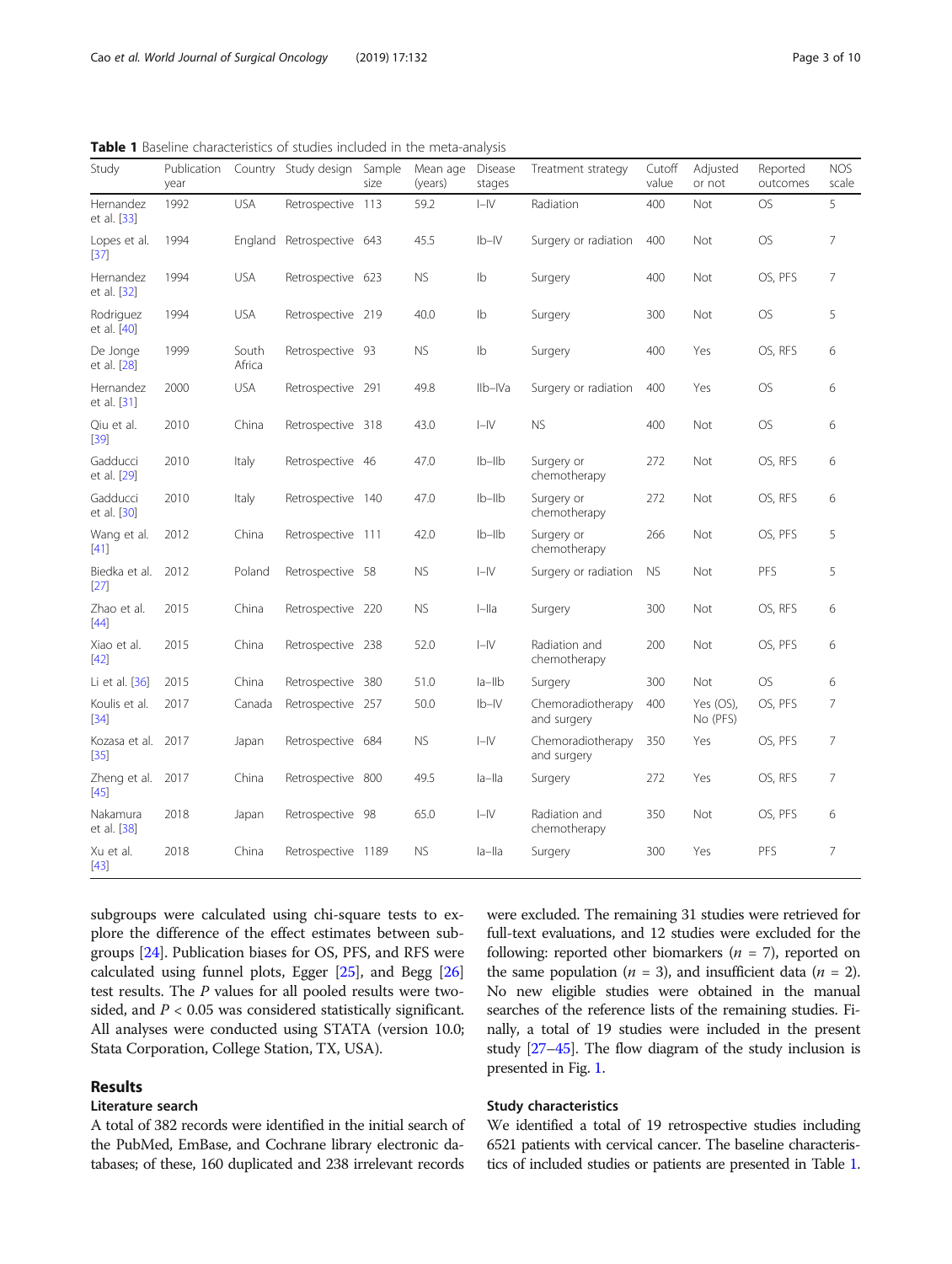

These studies were published in 1992–2018, and the sample sizes ranged from 46 to 1189. The included studies were conducted in China ( $n = 7$ ), the USA ( $n = 4$ ), Japan ( $n = 2$ ), Italy ( $n = 2$ ), England ( $n = 1$ ), South Africa ( $n = 1$ ), Poland  $(n = 1)$ , and Canada  $(n = 1)$ . Ten of the studies included patients diagnosed at early stages, and the remaining nine studies included patients at all stages. The quality of the included studies is shown in the last column of Table [1.](#page-2-0) Six studies had seven stars, nine studies had six stars, and the remaining four studies had five stars.

#### Overall survival

The prognostic value of pretreatment thrombocytosis on OS was available in 17 studies. Overall, thrombocytosis before treatment was associated with a poor OS (HR 1.50; 95% CI 1.19–1.88;  $P = 0.001$ ; Fig. 2). Moreover, significant heterogeneity across studies was observed  $(I^2)$ 61.5%;  $P < 0.001$ ). Sensitivity analysis revealed that the conclusion was not altered after sequential exclusion of individual studies (Additional file [1\)](#page-7-0). The results of subgroup analyses indicated the results in most subsets were consistent with overall analysis, whereas pretreatment thrombocytosis did not affect the OS when pooled studies published in 2010 or after, studies conducted in Eastern countries, studies with sample size  $< 100$ , mean patients age  $\geq 50.0$  years, platelet cutoff value  $\lt 300$ , pooled crude results, and studies with lower quality (Table [2](#page-4-0)). The results of the publication bias analysis are presented in Additional file [2](#page-7-0), and the Egger  $(P = 0.916)$ and Begg ( $P = 0.537$ ) test results showed no significant publication bias for OS.

# Progression-free survival

The prognostic value of pretreatment thrombocytosis on PFS was available in eight studies. Thrombocytosis before treatment was associated with a poor PFS (HR 1.33; 95% CI 1.07-1.64;  $P = 0.010$ ; Fig. [3](#page-5-0)), and non-significant heterogeneity was also observed ( $l^2$  23.8%;  $P = 0.232$ ). The pooled results varied due to marginal 95% CI values (Additional file [1\)](#page-7-0). Subgroup analyses indicated that pretreatment thrombocytosis was associated with a poor PFS in studies published in 2010 or after, studies conducted in Western countries, in sample sizes  $\geq$  100, in studies that did not report a mean age, platelet cutoff  $\geq$ 300, pooled adjusted results, and studies with high quality (Table [2\)](#page-4-0). There was no significant publication bias for PFS (Egger and Begg P values 0.259 and 0.348, respectively; Additional file [2\)](#page-7-0).

#### Recurrence-free survival

The prognostic value of pretreatment thrombocytosis on RFS was available in five studies. The summary HR indicated that pretreatment thrombocytosis was associated with a poor RFS (HR 1.66; 95% CI 1.20–2.28;  $P = 0.002$ ; Fig. [4](#page-6-0)) and nonsignificant heterogeneity was observed across the included studies ( $l^2$  18.0%;  $P = 0.300$ ). The results of sensitivity analysis indicated that the pooled result was stable after excluding any single study (Additional file [1](#page-7-0)). Subgroup analysis indicated that this significant association was observed mostly in subsets, whereas pretreatment thrombocytosis could not affect RFS when pooled studies published before 2010, studies conducted in Western countries, studies that did not report a mean age, in patients who received other treatment strategies, platelet cutoff ≥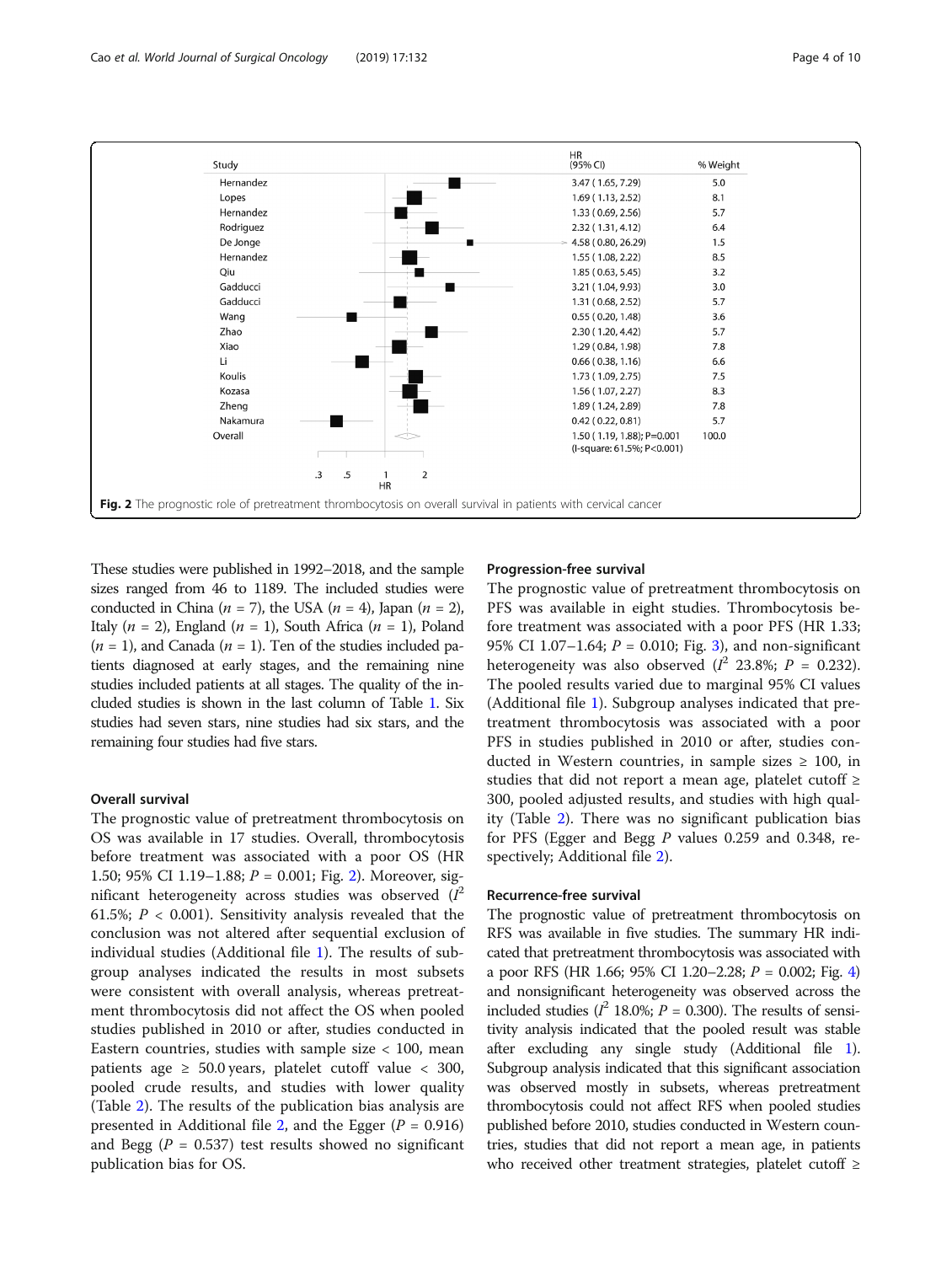<span id="page-4-0"></span>Table 2 Subgroup analyses for OS, PFS, and RFS

| Outcomes Factors |                       | Groups           | HR and 95% CI          |                | P value Heterogeneity<br>(% ) | $P$ value for<br>heterogeneity | $P$ value between<br>subgroups |
|------------------|-----------------------|------------------|------------------------|----------------|-------------------------------|--------------------------------|--------------------------------|
| OS               | Publication year      | Before 2010      | 1.85 (1.43-2.40)       | $\,<$<br>0.001 | 22.3                          | 0.266                          | 0.039                          |
|                  |                       | 2010 or after    | 1.29 (0.94-1.77)       | 0.111          | 67.6                          | 0.001                          |                                |
|                  | Country               | Eastern          | $1.15(0.77-1.72)$      | 0.485          | 74.2                          | < 0.001                        | 0.013                          |
|                  |                       | Western          | $1.78(1.47 - 2.15)$    | < 0.001        | 4.2                           | 0.400                          |                                |
|                  | Sample size           | $\geq 100$       | 1.56 (1.28-1.89)       | < 0.001        | 44.6                          | 0.036                          | 0.029                          |
|                  |                       | < 100            | $1.64(0.31 - 8.64)$    | 0.562          | 85.0                          | 0.001                          |                                |
|                  | Mean age (years)      | $\geq 50.0$      | $1.16(0.63 - 2.13)$    | 0.638          | 83.7                          | < 0.001                        | 0.055                          |
|                  |                       | < 50.0           | $1.67(1.34 - 2.08)$    | < 0.001        | 17.1                          | 0.295                          |                                |
|                  |                       | Not reported     | 1.68 (1.26-2.24)       | < 0.001        | 0.0                           | 0.425                          |                                |
|                  | Treatment<br>strategy | Surgery<br>alone | $1.64(1.05 - 2.57)$    | 0.031          | 66.0                          | 0.012                          | 0.774                          |
|                  |                       | Other            | $1.41(1.06 - 1.89)$    | 0.020          | 65.9                          | 0.002                          |                                |
|                  | Cutoff value          | $\geq 300$       | $1.53(1.14 - 2.05)$    | 0.004          | 67.7                          | < 0.001                        | 0.851                          |
|                  |                       | < 300            | $1.43(0.97 - 2.11)$    | 0.069          | 46.4                          | 0.113                          |                                |
|                  | Adjusted              | Yes              | $1.68(1.38 - 2.05)$    | < 0.001        | 0.0                           | 0.748                          | 0.149                          |
|                  |                       | No               | 1.39 (0.98-1.96)       | 0.063          | 70.7                          | < 0.001                        |                                |
|                  | Study quality         | High             | $1.67(1.37 - 2.03)$    | < 0.001        | 0.0                           | 0.917                          | 0.174                          |
|                  |                       | Low              | $1.44(1.00 - 2.07)$    | 0.052          | 71.6                          | < 0.001                        |                                |
| PFS              | Publication year      | Before 2010      | $1.54(0.80 - 2.96)$    | 0.196          | $\overline{\phantom{0}}$      | $\overline{\phantom{0}}$       | 0.699                          |
|                  |                       | 2010 or after    | $1.29(1.02 - 1.64)$    | 0.036          | 32.4                          | 0.170                          |                                |
|                  | Country               | Eastern          | $1.18(0.90 - 1.55)$    | 0.241          | 33.7                          | 0.183                          | 0.115                          |
|                  |                       | Western          | 1.71 (1.22-2.39)       | 0.002          | 0.0                           | 0.790                          |                                |
|                  | Sample size           | $\geq 100$       | $1.39(1.16 - 1.67)$    | < 0.001        | 0.0                           | 0.442                          | 0.235                          |
|                  |                       | < 100            | $1.08(0.22 - 5.24)$    | 0.919          | 69.2                          | 0.071                          |                                |
|                  | Mean age (years)      | $\geq$ 50.0      | $1.18(0.72 - 1.94)$    | 0.508          | 63.8                          | 0.063                          | 0.215                          |
|                  |                       | < 50.0           | $0.66$ $(0.27-1.62)$   | 0.365          | $\bar{ }$                     | $\overline{\phantom{0}}$       |                                |
|                  |                       | Not reported     | 1.48 (1.16-1.89)       | 0.001          | 0.0                           | 0.756                          |                                |
|                  | Treatment<br>strategy | Surgery<br>alone | $1.31(0.93 - 1.84)$    | 0.127          | 0.0                           | 0.797                          | 0.794                          |
|                  |                       | Other            | $1.28(0.92 - 1.78)$    | 0.144          | 49.9                          | 0.076                          |                                |
|                  | Cutoff value          | $\geq 300$       | 1.42 (1.12–1.80)       | 0.004          | 19.8                          | 0.284                          | 0.228                          |
|                  |                       | < 300            | $1.02(0.63 - 1.65)$    | 0.936          | 23.6                          | 0.253                          |                                |
|                  |                       | Not reported     | $2.72(0.61 -$<br>12.10 | 0.189          | $\overline{\phantom{0}}$      |                                |                                |
|                  | Adjusted              | Yes              | $1.45(1.11-1.88)$      | 0.006          | 0.0                           | 0.547                          | 0.539                          |
|                  |                       | No               | $1.23(0.86 - 1.75)$    | 0.266          | 43.9                          | 0.113                          |                                |
|                  | Study quality         | High             | 1.52 (1.24-1.88)       | < 0.001        | 0.0                           | 0.789                          | 0.046                          |
|                  |                       | Low              | $0.96(0.57-1.60)$      | 0.867          | 37.8                          | 0.185                          |                                |
| <b>RFS</b>       | Publication year      | Before 2010      | 8.50 (0.78-<br>92.40)  | 0.079          | ÷,                            |                                | 0.173                          |
|                  |                       | 2010 or after    | $1.60(1.22 - 2.10)$    | 0.001          | 0.7                           | 0.388                          |                                |
|                  | Country               | Eastern          | 1.71 (1.24-2.34)       | 0.001          | $0.0\,$                       | 0.587                          | 0.624                          |
|                  |                       | Western          | $1.98(0.75 - 5.24)$    | 0.167          | 53.9                          | 0.114                          |                                |
|                  | Sample size           | $\geq$ 100       | $1.55(1.17-2.04)$      | 0.002          | 0.0                           | 0.369                          | 0.140                          |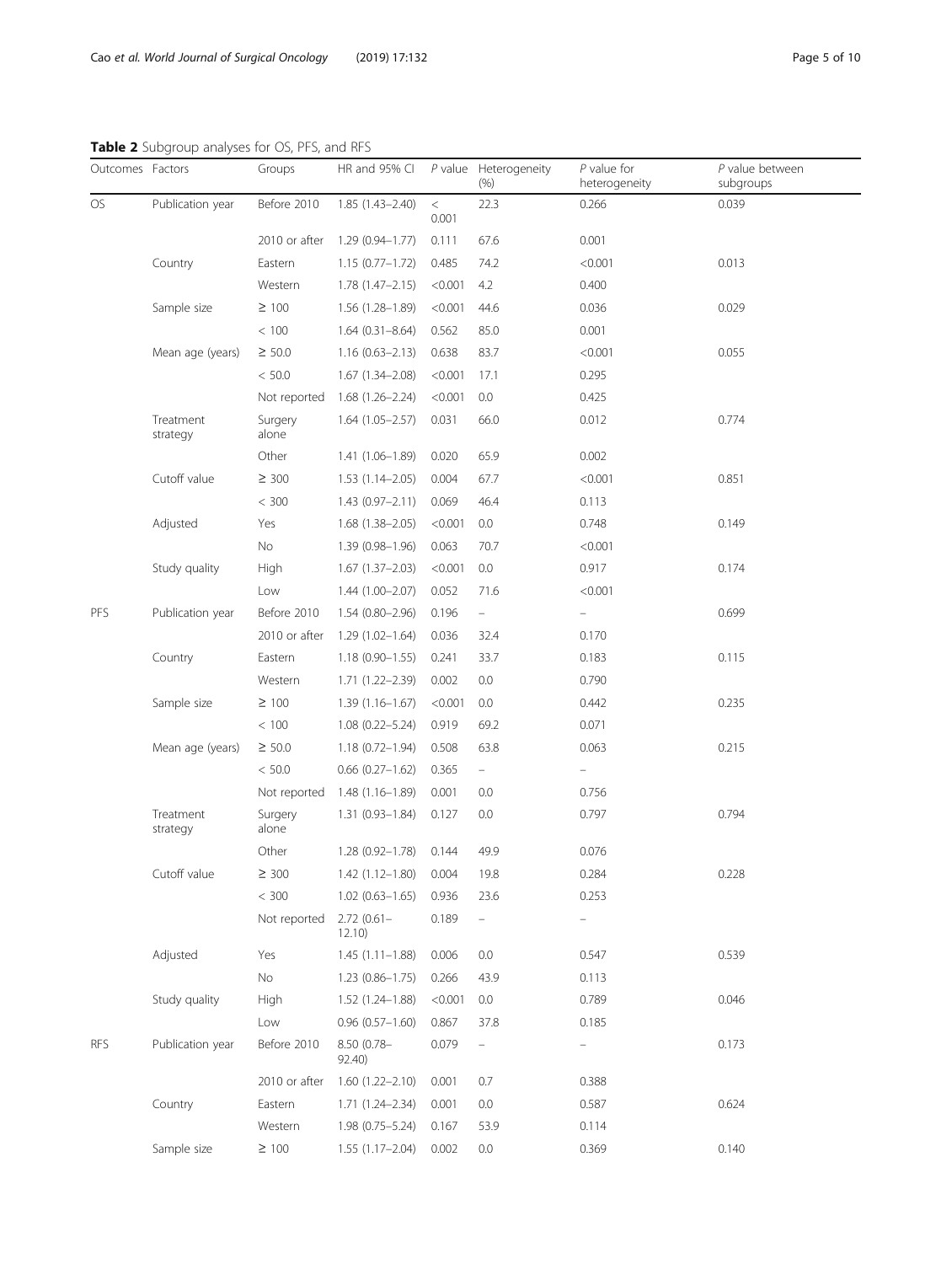| Outcomes Factors |                       | Groups           | HR and 95% CI       | $P$ value | Heterogeneity<br>(%)     | $P$ value for<br>heterogeneity | P value between<br>subgroups |
|------------------|-----------------------|------------------|---------------------|-----------|--------------------------|--------------------------------|------------------------------|
|                  |                       | < 100            | 3.35 (1.25-9.00)    | 0.017     | 0.0                      | 0.400                          |                              |
|                  | Mean age (years)      | < 50.0           | $1.51(1.04 - 2.18)$ | 0.029     | 17.7                     | 0.297                          | 0.308                        |
|                  |                       | Not reported     | $2.52(0.82 - 7.71)$ | 0.105     | 29.0                     | 0.235                          |                              |
|                  | Treatment<br>strategy | Surgery<br>alone | $1.75(1.28 - 2.40)$ | < 0.001   | 0.3                      | 0.367                          | 0.399                        |
|                  |                       | Other            | $1.54(0.64 - 3.73)$ | 0.334     | 53.7                     | 0.141                          |                              |
|                  | Cutoff value          | $\geq 300$       | $2.52(0.82 - 7.71)$ | 0.105     | 29.0                     | 0.235                          | 0.308                        |
|                  |                       | < 300            | $1.51(1.04 - 2.18)$ | 0.029     | 17.7                     | 0.297                          |                              |
|                  | Adjusted              | Yes              | 2.40 (0.59-9.69)    | 0.221     | 45.3                     | 0.176                          | 0.872                        |
|                  |                       | No               | $1.63(1.00 - 2.66)$ | 0.048     | 33.8                     | 0.221                          |                              |
|                  | Study quality         | High             | $1.60(1.09 - 2.36)$ | 0.017     | $\overline{\phantom{m}}$ | $\equiv$                       | 0.886                        |
|                  |                       | Low              | $1.78(1.04 - 3.05)$ | 0.034     | 38.2                     | 0.183                          |                              |

<span id="page-5-0"></span>Table 2 Subgroup analyses for OS, PFS, and RFS (Continued)

300, and pooled adjusted results (Table [2](#page-4-0)). No evidence of publication bias was observed (Egger and Begg P values 0.235 and 0.221, respectively; Additional file [2](#page-7-0)).

# **Discussion**

The current meta-analysis performed a comprehensive search for published articles and explored the prognostic role of pretreatment thrombocytosis on survival outcomes in patients with cervical cancer. This quantitative study involved 6521 patients from 19 retrospective studies with a wide range of patient characteristics. The results of this study indicated that thrombocytosis before treatment was associated with poor OS, PFS, and RFS. Moreover, the association between pretreatment thrombocytosis and OS is differing according to publication year, country, and sample size, and the association between pretreatment

thrombocytosis and PFS could be affected by study quality. The findings of this study indicated pretreatment thrombocytosis was a clinically useful marker to facilitate risk stratification and guide postoperative treatment management.

Numerous systematic review and meta-analysis have already evaluated the role of pretreatment thrombocytosis on prognosis in patients with cancer at various sites. They point out pretreatment thrombocytosis was associated with poor survival for gastric cancer [[46](#page-8-0), [47\]](#page-8-0), colorectal cancer [[48](#page-8-0)–[53](#page-8-0)], hepatocellular carcinoma [[54](#page-8-0)–[56](#page-8-0)], renal cell carcinoma [\[57](#page-9-0), [58\]](#page-9-0), and endometrial carcinoma [[59\]](#page-9-0). Moreover, a previous meta-analysis illustrated the prognostic value of pretreatment thrombocytosis in patients with gynecologic malignancies, in which patients with thrombocytosis at diagnosis had an increased risk

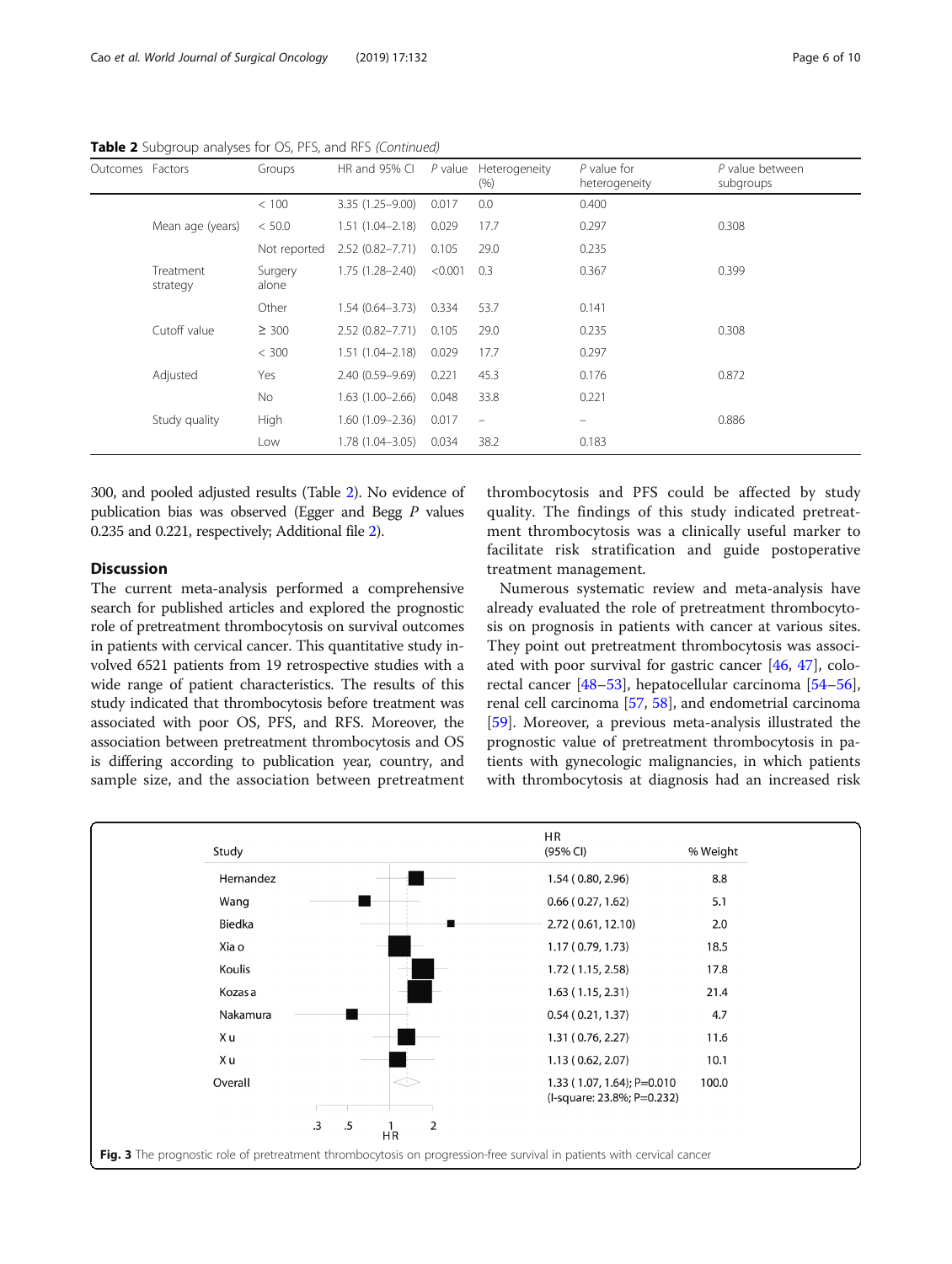<span id="page-6-0"></span>

of mortality and patients with gynecologic malignancies had a worse prognosis [\[60\]](#page-9-0). The study included only 7 studies that recruited patients with cervical cancer and stratified analysis was not conducted. Another important study found pretreatment thrombocytosis to be an independent prognosis factor of OS and RFS in patients with cervical cancer, whereas it was not associated with PFS [[61\]](#page-9-0). However, several important studies were not included in that study. Moreover, stratified analyses of PFS and RFS were not conducted. Therefore, the current meta-analysis was conducted to identify any new additional information regarding the prognostic role of pretreatment thrombocytosis for patients with cervical cancer.

The summary result of this study found that pretreatment thrombocytosis was associated with a poor OS. Most of the included studies reported similar or non-significant trends for OS and several included studies reported inconsistent results. Wang et al. did not observe a significant association between thrombocytosis before neoadjuvant chemotherapy and OS in patients with early-stage cervical cancer [\[41](#page-8-0)]. Li et al. found that thrombocytosis before treatment was associated with an increased risk of mortality, although this association was not statistically significant in Cox regression analysis [\[36\]](#page-8-0). Nakamura et al. reported pretreatment thrombocytosis to be associated with improved OS, which was not consistent with the results of previous studies [\[38](#page-8-0)]. The potential explanations for this include differences in patient characteristics, treatment strategies, and platelet count cutoff values [\[29\]](#page-8-0). Moreover, tumors may induce platelet activation and aggregation in the vasculature, which could cause the expression of angiogenesis regulatory factors [\[62](#page-9-0)].

In the present study, pretreatment thrombocytosis was associated with a poor PFS in patients with cervical cancer and only two of the included studies reported consistent results. Koulis et al. indicated that pretreatment and on-treatment anemia were correlated with worse survival. Moreover, an elevated platelet count was associated with poor OS in patients with various stages [[34\]](#page-8-0). Kozasa et al. reported pretreatment thrombocytosis and elevated platelet-lymphocyte ratio to be independent factors in patients with cervical cancer, and the prognostic role of platelet counts was more sensitive than that of the platelet-lymphocyte ratio [[35](#page-8-0)]. The potential explanation for this finding may be that tumor treatment could promote thrombopoiesis and stimulate cytokines or growth factors, their receptors, or their downstream effectors, which could affect the therapeutic effects in patients with cervical cancer.

The summary results indicated that pretreatment thrombocytosis was correlated with poor RFS in patients with cervical cancer and two of the included studies reported the same conclusions. Zhao et al. included 220 early-stage cervical cancer patients, reporting that the presence of thrombocytosis before treatment was associated with an increased risk of recurrence [\[44](#page-8-0)]. Zheng et al. indicated an improved predictive performance with combined platelet count and FIGO, as well as additional risk stratification for operable cervical cancer patients [[45\]](#page-8-0). One possible reason for this significant association could be interaction effects between thrombocytosis and tumor burden. Moreover, platelets might promote tumor vascular growth and platelet receptors and ligands could mediate tumor cell-platelet binding, which could change the biological behavior of the tumors [[63](#page-9-0), [64](#page-9-0)].

Subgroup analyses indicated that the prognostic role of pretreatment thrombocytosis on survival outcomes might be affected by the publication year, country, sample size, and study quality. The reason for this observation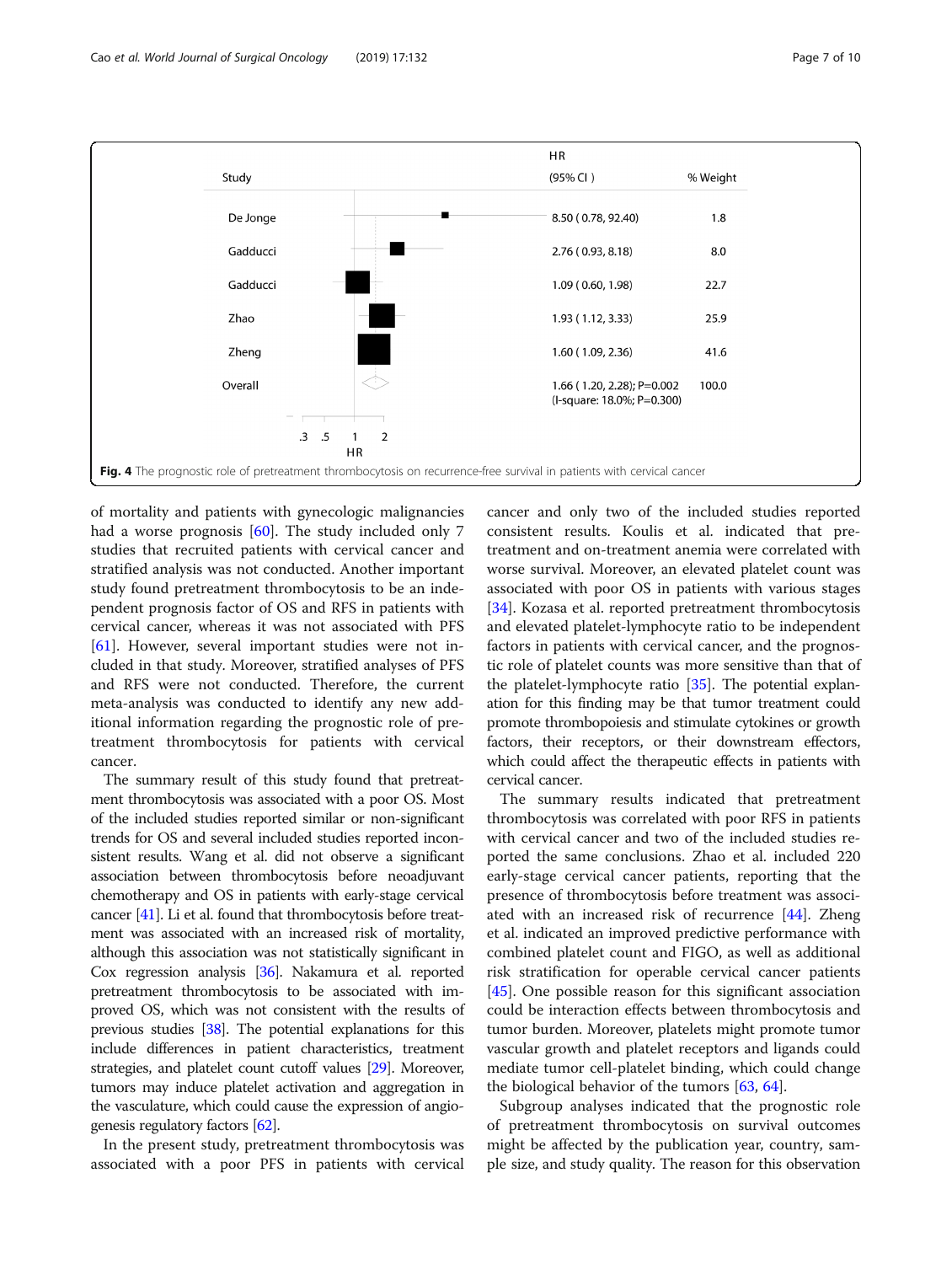<span id="page-7-0"></span>include (1) treatment strategies have developed rapidly, which could affect the disease prognosis; (2) disease diagnosis and incidence differ between Eastern and Western countries, and disease stage is significantly associated with disease prognosis; (3) sample size was correlated with the weight from the overall analysis and affected the 95% CI of the effect estimate; and (4) study quality was significantly correlated with the evidence level which could have affected the reliability of the pooled results.

This study has several limitations: (1) all of the included studies were retrospective designs, which might induce potential confounders; (2) most of the studies provided crude results for the prognostic role of pretreatment thrombocytosis in patients with cervical cancer; (3) the studies included a wide range of patient characteristics and the heterogeneity among them was not fully interpreted, and further prospective study should be conducted to verify the findings of this study and evaluate the doseresponse curve for the association between platelet count before treatment and the prognosis of cervical cancer; (4) the cutoff value and definition of thrombocytosis were differing among included studies, which could affect the prognosis of cervical cancer; and (5) publication bias was inevitable due to the analysis based on published studies and the unavailability of unpublished data.

# Conclusion

In conclusion, the pooled results of this study indicated that thrombocytosis before treatment was associated with a poor prognosis in patients with cervical cancer. The poor prognosis of thrombocytosis before treatment for OS was observed mainly in studies published before 2010, in Western countries, and in large sample sizes. Moreover, the prognostic role of pretreatment thrombocytosis on PFS might differ according to study quality. Further large prospective studies are needed to verify these results and stratified analyses based on patient characteristics should be conducted.

# Additional files

[Additional file 1:](https://doi.org/10.1186/s12957-019-1676-7) Figure S1. Sensitivity analysis for OS. Figure S2. Sensitivity analysis for PFS. Figure S3. Sensitivity analysis for RFS. (DOCX 438 kb)

[Additional file 2:](https://doi.org/10.1186/s12957-019-1676-7) Figure S1. Funnel plot for OS. Figure S2. Funnel plot for PFS. Figure S3. Funnel plot for RFS. (DOCX 348 kb)

#### Abbreviations

Cis: Confidence intervals; HRs: Hazard ratios; OS: Overall survival; PFS: Progression-free survival; RFS: Recurrence-free survival; NOS: Newcastle-Ottawa Scale

# Acknowledgements

Not applicable.

### Authors' contributions

WC contributed to the protocol/project development, data collection or management, and manuscript writing/editing. XY contributed to the protocol/project development and data analysis. DC contributed to the data collection or management and data analysis. YZ contributed to the data collection or management and data analysis. NZ contributed to the data collection or management and data analysis. LX contributed to the protocol/ project development, data collection or management, and manuscript writing/editing. All authors read and approved the final manuscript.

# Funding

None.

### Availability of data and materials

All data generated or analyzed during this study are included in this published article and its supplementary information files.

#### Ethics approval and consent to participate

Not applicable.

# Consent for publication

Not applicable.

#### Competing interests

The authors declare that they have no competing interests.

#### Author details

<sup>1</sup>College of Pharmacy, Zhejiang Pharmaceutical College, Ningbo 315100 Zhejiang Province, China. <sup>2</sup>Zhejiang Pharmaceutical College, No. 888, East Section of Yinxian Avenue, Higher Education Park, Ningbo 315100, Zhejiang Province, China.

# Received: 7 March 2019 Accepted: 23 July 2019 Published online: 02 August 2019

#### References

- 1. Ferlay J, Soerjomataram I, Dikshit R, Eser S, Mathers C, Rebelo M, Parkin DM, Forman D, Bray F. Cancer incidence and mortality worldwide: sources, methods and major patterns in GLOBOCAN 2012. Int J Cancer. 2015;136: E359–86.
- 2. Jemal A, Bray F, Center MM, Ferlay J, Ward E, Forman D. Global cancer statistics. CA Cancer J Clin. 2011;61:69–90.
- 3. Min KJ, Lee JK, So KA, Kim MK. Association between passive smoking and the risk of cervical intraepithelial neoplasia 1 in Korean women. J Epidemiol. 2018;28:48–53.
- 4. Bond S. Large prospective study finds no association between oral contraceptive use and breast cancer but increased risk for cervical cancer. J Midwifery Womens Health. 2014;59:218–9.
- 5. Gonzalez D, Suarez EL, Ortiz AP. Cervical cancer screening and sexual risky behaviors among a population of hispanic origin. Womens Health Issues. 2015;25:254–61.
- 6. Roura E, Castellsague X, Pawlita M, Travier N, Waterboer T, Margall N, Bosch FX, de Sanjose S, Dillner J, Gram IT, et al. Smoking as a major risk factor for cervical cancer and pre-cancer: results from the EPIC cohort. Int J Cancer. 2014;135:453–66.
- 7. Landoni F, Maneo A, Colombo A, Placa F, Milani R, Perego P, Favini G, Ferri L, Mangioni C. Randomised study of radical surgery versus radiotherapy for stage Ib-IIa cervical cancer. Lancet. 1997;350:535–40.
- 8. Waggoner SE. Cervical cancer. Lancet. 2003;361:2217–25.
- 9. Eifel PJ, Winter K, Morris M, Levenback C, Grigsby PW, Cooper J, Rotman M, Gershenson D, Mutch DG. Pelvic irradiation with concurrent chemotherapy versus pelvic and para-aortic irradiation for high-risk cervical cancer: an update of radiation therapy oncology group trial (RTOG) 90-01. J Clin Oncol. 2004;22:872–80.
- 10. Lin RJ, Afshar-Kharghan V, Schafer AI. Paraneoplastic thrombocytosis: the secrets of tumor self-promotion. Blood. 2014;124:184–7.
- 11. Buergy D, Wenz F, Groden C, Brockmann MA. Tumor-platelet interaction in solid tumors. Int J Cancer. 2012;130:2747–60.
- 12. Grivennikov SI, Greten FR, Karin M. Immunity, inflammation, and cancer. Cell. 2010;140:883–99.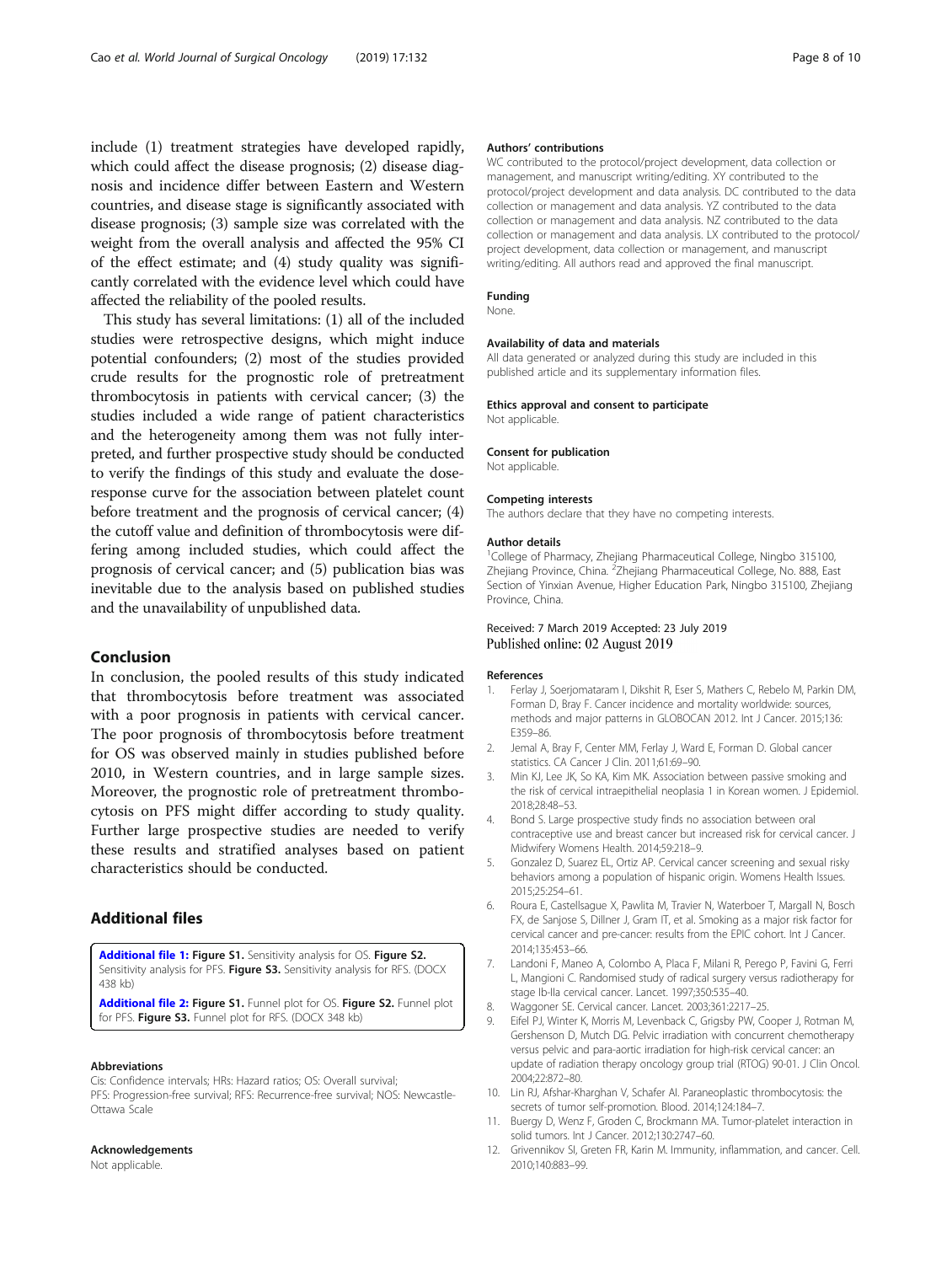- <span id="page-8-0"></span>13. Ji Y, Sheng L, Du X, Qiu G, Su D. Elevated platelet count is a strong predictor of poor prognosis in stage I non-small cell lung cancer patients. Platelets. 2015;26:138–42.
- 14. Choi Y, Park B, Kim K, Jeong BC, Seo SI, Jeon SS, Choi HY, Lee JE, Lee HM. Erythrocyte sedimentation rate and anaemia are independent predictors of survival in patients with clear cell renal cell carcinoma. Br J Cancer. 2013; 108:387–94.
- 15. Yesil A, Senates E, Bayoglu IV, Erdem ED, Demirtunc R, Kurdas Ovunc AO. Red cell distribution width: a novel marker of activity in inflammatory bowel disease. Gut Liver. 2011;5:460–7.
- 16. Stone RL, Nick AM, McNeish IA, Balkwill F, Han HD, Bottsford-Miller J, Rupairmoole R, Armaiz-Pena GN, Pecot CV, Coward J, et al. Paraneoplastic thrombocytosis in ovarian cancer. N Engl J Med. 2012;366:610–8.
- 17. Moher D, Liberati A, Tetzlaff J, Altman DG. Preferred reporting items for systematic reviews and meta-analyses: the PRISMA statement. PLoS Med. 2009;6:e1000097.
- 18. The Newcastle-Ottawa Scale (NOS) for assessing the quality of nonrandomised studies in meta-analysis [http://www.ohri.ca/programs/](http://www.ohri.ca/programs/clinical_epidemiology/oxford.asp) [clinical\\_epidemiology/oxford.asp](http://www.ohri.ca/programs/clinical_epidemiology/oxford.asp).
- 19. DerSimonian R, Laird N. Meta-analysis in clinical trials. Control Clin Trials. 1986;7:177–88.
- 20. Ades AE, Lu G, Higgins JP. The interpretation of random-effects metaanalysis in decision models. Med Decis Making. 2005;25:646–54.
- 21. Higgins JP, Thompson SG. Quantifying heterogeneity in a meta-analysis. Stat Med. 2002;21:1539–58.
- 22. Higgins JP, Thompson SG, Deeks JJ, Altman DG. Measuring inconsistency in meta-analyses. Bmj. 2003;327:557–60.
- 23. Tobias A. Assessing the influence of a single study in the meta-analysis estimate. Stata Tech Bull. 1999;47:15–7.
- 24. Deeks JJ, Altman DG, Bradburn MJ. Statistical methods for examining heterogeneity and combining results from several studies in meta-analysis. In: Egger M, Davey Smith G, Altman D, editors. Systematic reviews in health care: meta-analysis in context. 2nd ed. London: BMJ Books; 2001. p. 285–312.
- 25. Egger M, Davey Smith G, Schneider M, Minder C. Bias in meta-analysis detected by a simple, graphical test. BMJ. 1997;315:629–34.
- 26. Begg CB, Mazumdar M. Operating characteristics of a rank correlation test for publication bias. Biometrics. 1994;50:1088–101.
- 27. Biedka M, Makarewicz R, Kopczynska E, Marszalek A, Goralewska A, Kardymowicz H. Angiogenesis and lymphangiogenesis as prognostic factors after therapy in patients with cervical cancer. Contemp Oncol (Pozn). 2012;16:6–11.
- 28. De Jonge ET, Viljoen E, Lindeque BG, Amant F, Nesland JM, Holm R. The prognostic significance of p53, mdm2, c-erbB-2, cathepsin D, and thrombocytosis in stage IB cervical cancer treated by primary radical hysterectomy. Int J Gynecol Cancer. 1999;9:198–205.
- 29. Gadducci A, Cosio S, Zola P, Tisi G, Ferrero A, Piovano E, Cristofani R, Greco C, Sartori E. Pretreatment platelet and hemoglobin levels are neither predictive nor prognostic variables for patients with locally advanced cervical cancer treated with neoadjuvant chemotherapy and radical hysterectomy: a retrospective Italian study. Int J Gynecol Cancer. 2010;20:1399–404.
- 30. Gadducci A, Teti G, Barsotti C, Tana R, Fanucchi A, Orlandini C, Fabrini MG, Genazzani AR. Clinicopathological variables predictive of clinical outcome in patients with FIGO stage Ib2-IIb cervical cancer treated with cisplatin-based neoadjuvant chemotherapy followed by radical hysterectomy. Anticancer Res. 2010;30:201–8.
- 31. Hernandez E, Donohue KA, Anderson LL, Heller PB, Stehman FB. The significance of thrombocytosis in patients with locally advanced cervical carcinoma: a Gynecologic Oncology Group study. Gynecol Oncol. 2000;78:137–42.
- 32. Hernandez E, Heller PB, Whitney C, Diana K, Delgado G. Thrombocytosis in surgically treated stage IB squamous cell cervical carcinoma (A Gynecologic Oncology Group study). Gynecol Oncol. 1994;55:328–32.
- 33. Hernandez E, Lavine M, Dunton CJ, Gracely E, Parker J. Poor prognosis associated with thrombocytosis in patients with cervical cancer. Cancer. 1992;69:2975–7.
- 34. Koulis TA, Kornaga EN, Banerjee R, Phan T, Ghatage P, Magliocco AM, Lees-Miller SP, Doll CM. Anemia, leukocytosis and thrombocytosis as prognostic factors in patients with cervical cancer treated with radical chemoradiotherapy: a retrospective cohort study. Clin Transl Radiat Oncol. 2017;4:51–6.
- 35. Kozasa K, Mabuchi S, Komura N, Yokoi E, Hiromasa K, Sasano T, Kawano M, Matsumoto Y, Kobayashi E, Kimura T. Comparison of clinical utilities of the platelet count and platelet-lymphocyte ratio for predicting survival in

patients with cervical cancer: a single institutional study and literature review. Oncotarget. 2017;8:55394–404.

- 36. Li X, Tan C, Zhang W, Zhou J, Wang Z, Wang S, Wang J, Wei L. Correlation Between Platelet and Hemoglobin Levels and Pathological Characteristics and Prognosis of Early-Stage Squamous Cervical Carcinoma. Med Sci Monit. 2015;21:3921-8.
- 37. Lopes A, Daras V, Cross PA, Robertson G, Beynon G, Monaghan JM. Thrombocytosis as a prognostic factor in women with cervical cancer. Cancer. 1994;74:90–2.
- 38. Nakamura K, Nakayama K, Tatsumi N, Minamoto T, Ishibashi T, Ohnishi K, Yamashita H, Ono R, Sasamori H, Razia S, et al. Prognostic significance of pretreatment neutrophil-to-lymphocyte and platelet-to-lymphocyte ratios in nonsurgically treated uterine cervical carcinoma. Mol Clin Oncol. 2018;9:138–44.
- 39. Qiu MZ, Xu RH, Ruan DY, Li ZH, Luo HY, Teng KY, Wang ZQ, Li YH, Jiang WQ. Incidence of anemia, leukocytosis, and thrombocytosis in patients with solid tumors in China. Tumour Biol. 2010;31:633–41.
- 40. Rodriguez GC, Clarke-Pearson DL, Soper JT, Berchuck A, Synan I, Dodge RK. The negative prognostic implications of thrombocytosis in women with stage IB cervical cancer. Obstet Gynecol. 1994;83:445–8.
- 41. Wang D, Wu M, Ren T, Wan XR, Feng FZ, Huang HF, Yang JX, Shen K, Xiang Y. Effects of pre-chemotherapy hemoglobin and platelet levels in patients with stage Ib2-IIb cervical cancer treated with neoadjuvant chemotherapy followed by radical hysterectomy. Zhonghua Fu Chan Ke Za Zhi. 2012;47:577–81.
- 42. Xiao Y, Ren YK, Cheng HJ, Wang L, Luo SX. Modified Glasgow prognostic score is an independent prognostic factor in patients with cervical cancer undergoing chemoradiotherapy. Int J Clin Exp Pathol. 2015;8:5273–81.
- 43. Xu F, Li Y, Fan L, Ma J, Yu L, Yi H, Chen X, Wei W, Wu P, Liang L, et al. Preoperative SCC-Ag and thrombocytosis as predictive markers for pelvic lymphatic metastasis of squamous cervical cancer in early FIGO stage. J Cancer. 2018;9:1660–6.
- 44. Zhao K, Deng H, Qin Y, Liao W, Liang W. Prognostic significance of pretreatment plasma fibrinogen and platelet levels in patients with earlystage cervical cancer. Gynecol Obstet Invest. 2015;79:25–33.
- 45. Zheng RR, Huang XX, Jin C, Zhuang XX, Ye LC, Zheng FY, Lin F. Preoperative platelet count improves the prognostic prediction of the FIGO staging system for operable cervical cancer patients. Clin Chim Acta. 2017;473:198–203.
- 46. Yang C, Jiang H, Huang S, Hong H, Huang X, Wang X, Liao W, Wang X, Chen X, Jiang L. The prognostic role of pretreatment thrombocytosis in gastric cancer: a systematic review and meta-analysis. Medicine (Baltimore). 2018;97:e11763.
- 47. Wang YH, Kang JK, Zhi YF, Zhang Y, Wang ZQ, Zhou Q, Niu WY, Ma MJ. The pretreatment thrombocytosis as one of prognostic factors for gastric cancer: a systematic review and meta-analysis. Int J Surg. 2018;53:304–11.
- 48. Rao XD, Zhang H, Xu ZS, Cheng H, Shen W, Wang XP. Poor prognostic role of the pretreatment platelet counts in colorectal cancer: a meta-analysis. Medicine (Baltimore). 2018;97:e10831.
- 49. Gu D, Szallasi A. Thrombocytosis portends adverse prognosis in colorectal cancer: a meta-analysis of 5,619 patients in 16 individual studies. Anticancer Res. 2017;37:4717–26.
- 50. Wang YH, Deng SJ, Yang YD, Yao N, Zhao JM, Min GT, Wang J, Xu TF, Zhao PY, Wang HP, Chen W. The pretreatment thrombocytosis may predict prognosis of patients with colorectal cancer: a systematic review and metaanalysis. Biomark Med. 2017;11:195–210.
- 51. Long Y, Wang T, Gao Q, Zhou C. Prognostic significance of pretreatment elevated platelet count in patients with colorectal cancer: a meta-analysis. Oncotarget. 2016;7:81849–61.
- 52. He Y, Xia T, Bian H, Zhuo Z, Lu H, Wang Z. Pretreatment thrombocytosis predicts survival in colorectal cancer. Clin Res Hepatol Gastroenterol. 2016; 40:e59–60.
- 53. Zhao JM, Wang YH, Yao N, Wei KK, Jiang L, Hanif S, Wang ZX. Poor prognosis significance of pretreatment thrombocytosis in patients with colorectal cancer: a meta-analysis. Asian Pac J Cancer Prev. 2016;17:4295–300.
- 54. Zhang Z, Zhang Y, Wang W, Hua Y, Liu L, Shen S, Peng B. Thrombocytopenia and the outcomes of hepatectomy for hepatocellular carcinoma: a meta-analysis. J Surg Res. 2017;210:99–107.
- 55. Pang Q, Qu K, Zhang JY, Song SD, Liu SS, Tai MH, Liu HC, Liu C. The prognostic value of platelet count in patients with hepatocellular carcinoma: a systematic review and meta-analysis. Medicine (Baltimore). 2015;94:e1431.
- 56. Pang Q, Qu K, Bi JB, Liu SS, Zhang JY, Song SD, Lin T, Xu XS, Wan Y, Tai MH, et al. Thrombocytopenia for prediction of hepatocellular carcinoma